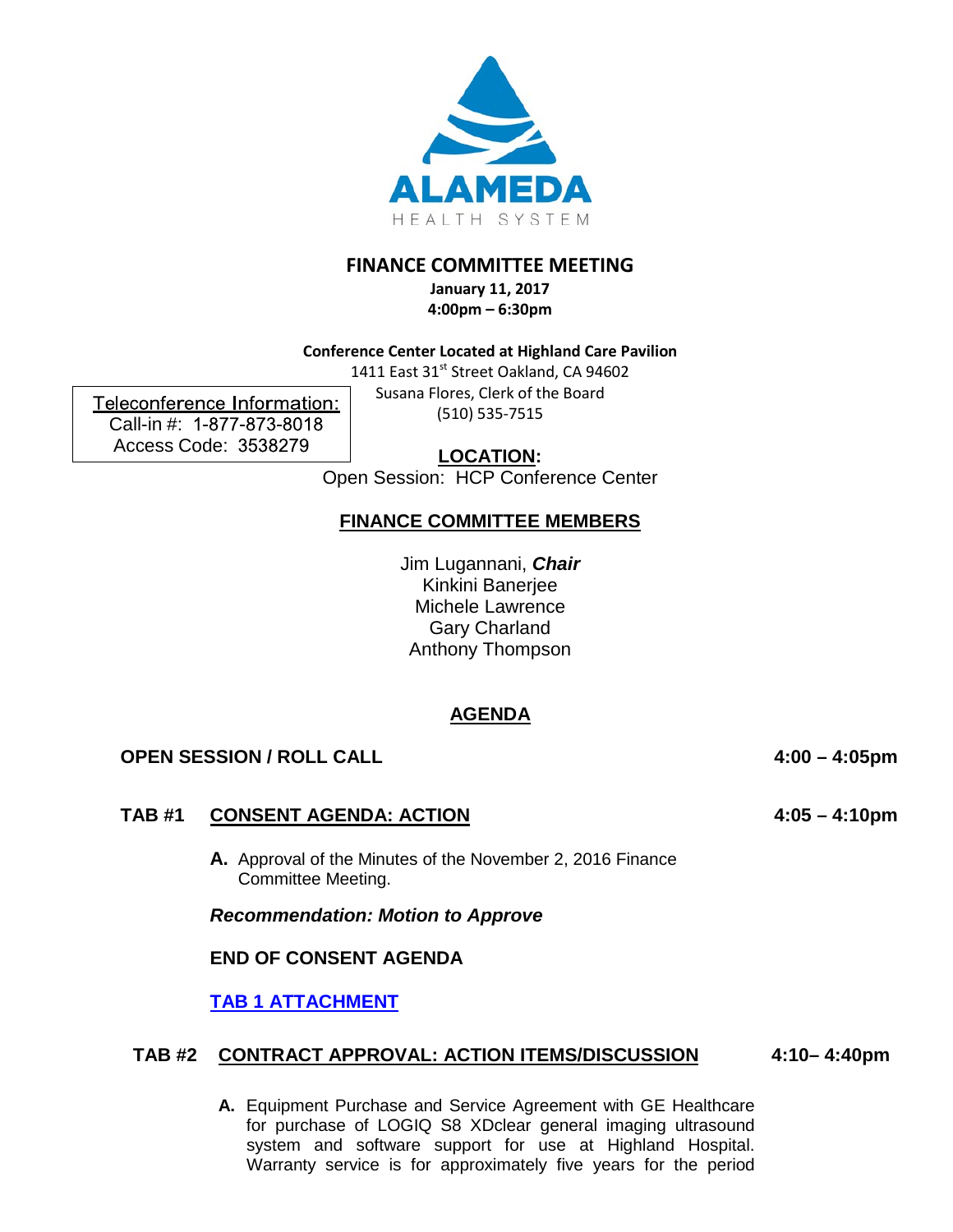February 1, 2017 through November 30, 2021. Estimated amount of this purchase is \$73,990.50. Inclusive of this contract and prior contractual commitments to this vendor, the overall obligation (June 1, 2013 through November 30, 2021), to this vendor is estimated at \$12,829,591.22.  *David Cox, Chief Financial Officer* 

**B.** Purchase Agreement with GE Healthcare to purchase annual software maintenance and support services for Centricity Perinatal. The anticipated term of the amendment is September 1, 2016 through August 31, 2017. Estimated impact of the purchase agreement is \$38,132.78. Inclusive of this amendment and prior contractual commitments the overall obligation (June 1, 2013 through November 30, 2021) to this vendor is estimated at \$12,867,724.00

*David Cox, Chief Financial Officer*

- **C.** Agreement is for purchase of PACS software license upgrade (additional radiology procedures) and maintenance for San Leandro Hospital. The software service and maintenance is for 29 months for the period February 1, 2017 through June 30, 2019. Estimated amount of this purchase is \$128,921,43. Inclusive of this contract and prior contractual commitments to this vendor, the overall obligation (June 1, 2013 through November 30, 2021), to this vendor is estimated at \$12,996,645.43.  *David Cox, Chief Financial Officer Delvecchio Finley, Chief Executive Officer*
- **D.** Contract Amendment with CVS Pharmacy, Inc. to incorporate a name change and to expand services to include a new pharmacy location for the Eastmont Wellness Center patients. The anticipated term of the contract amendment is February 1, 2017 through May 30, 2018. Estimated impact of this contract amendment is \$800,000.00. Inclusive of this contract amendment and prior contractual commitments the overall obligation (July 23, 2008 – May 30, 2018) to this vendor is estimated at \$14,825,988.91.

*David Cox, Chief Financial Officer Delvecchio Finley, Chief Executive Officer*

- **E.** Contract Amendment against Master Services Agreement with Press Ganey Associates, Inc. to provide both Alameda Hospital ("AH") and San Leandro Hospital ("SLH") with patient satisfaction surveys via a phone methodology. The anticipated term of the agreement is February 1, 2017 through December 31, 2017. Estimated impact of this contract amendment is \$33,573.06. Inclusive of this contract amendment and prior contractual commitments the overall obligation (January 6, 2008 – December 31, 2017) to this vendor is estimated at \$ 1,934,940.86. *David Cox, Chief Financial Officer*
- **F.** Two separate Statements of Work ("SOWs") against the Master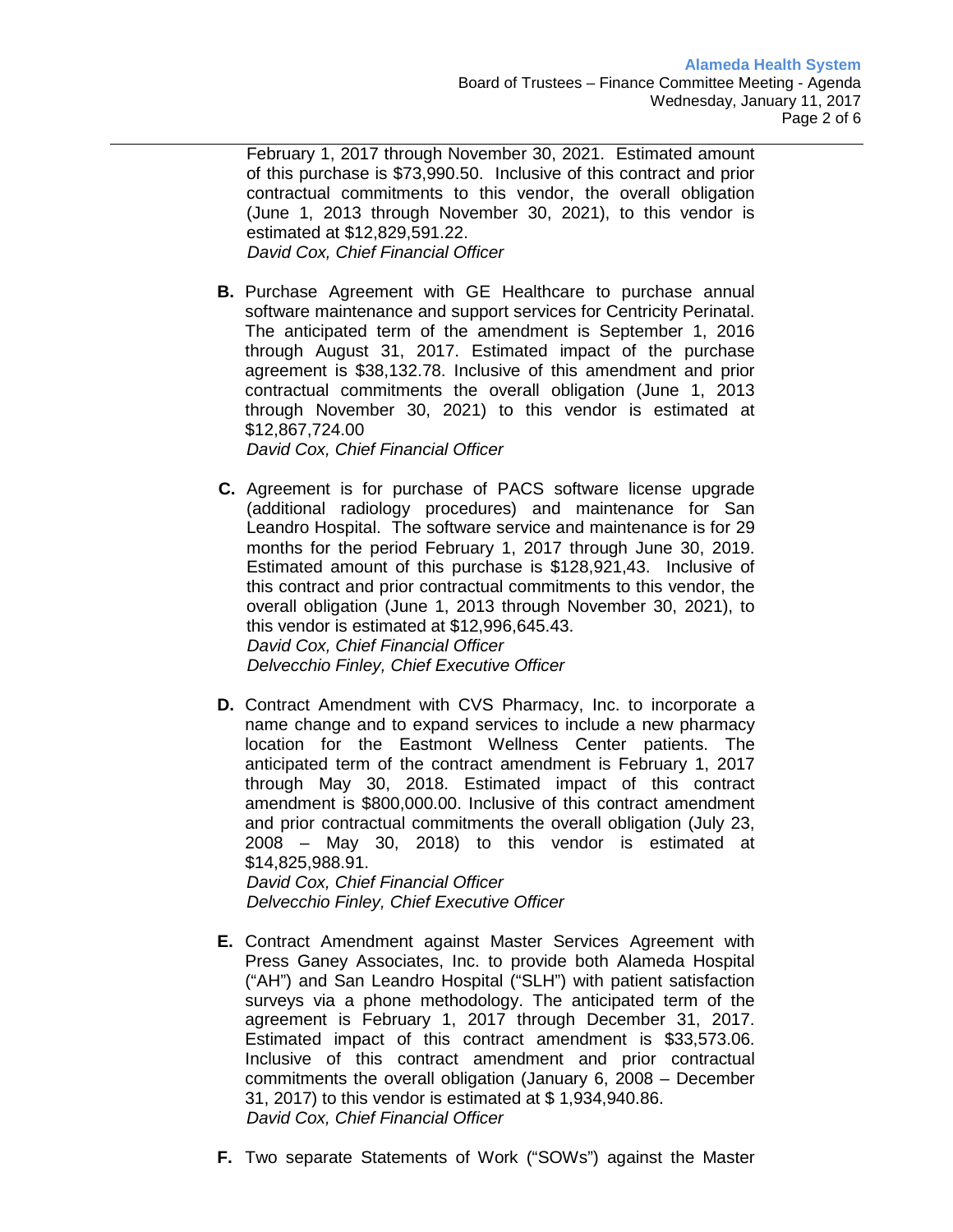Services Agreement with MModal Services, LTD. Under the first SOW the vendor will implement Fluency Flex at John George Psychiatric Hospital ("JGPH"). Under the second SOW, the vendor will implement Fluency Flex at Alameda Hospital ("AH"). The anticipated term of both SOWs is February 1, 2017 through March 31, 2021. Estimated impact of these SOWs is \$20,562.55. Inclusive of these SOWs and prior contractual commitments the overall obligation (April 1, 2011 – March 31, 2021) to this vendor is estimated at \$9,000,049.55.

*David Cox, Chief Financial Officer* 

- **G.** Amendment to a Statement of Work with Toyon Associates, Inc. to conduct a square footage study and analysis for San Leandro Hospital (SLH) and the System Support Center (SSC). The anticipated term of the amendment is February 1, 2017 through January 31, 2018. Estimated impact of the amendment is \$50,000.00. Inclusive of this amendment and prior contractual commitments the overall obligation (July 1, 2007 – December 31, 2018) to this vendor is estimated at \$2,922,815.00. *David Cox, Chief Financial Officer*
- **H.** Replacement Contract with MRI Contract Staffing, Inc. to provide consulting and support services to the Pharmacy IT efforts. The anticipated term of the amendment is February 1, 2017 through January 31, 2018. Estimated impact of the replacement contract is \$40,000.00. Inclusive of this amendment and prior contractual commitments the overall obligation (April 18, 2011 – January 31, 2018) to this vendor is estimated at \$1,616,396.41. *David Cox, Chief Financial Officer*
- **I.** Contract Amendment with American National Red Cross, Northern California Region to provide blood products and services to Alameda Health System. The anticipated term of the amendment is January 1, 2017 through March 31, 2017. Estimated impact of the amendment is \$308,750.00. Inclusive of this amendment and prior contractual commitments the overall obligation (January 1, 2015 – March 31, 2017) to this vendor is estimated at \$12,653,716.00.

*David Cox, Chief Financial Officer* 

**J.** Contract Amendment with Traditions Behavioral Health to provide psychiatric emergency services at John George Psychiatric Hospital. The anticipated term of the amendment is February 1, 2017 through June 30, 2017. Estimated impact of the amendment is \$500,000.00. Inclusive of this amendment and prior contractual commitments the overall obligation (July 1, 2015 – June 30, 2017) to this vendor is estimated at \$20,981,557.00.  *David Cox, Chief Financial Officer Delvecchio Finley, Chief Executive Officer*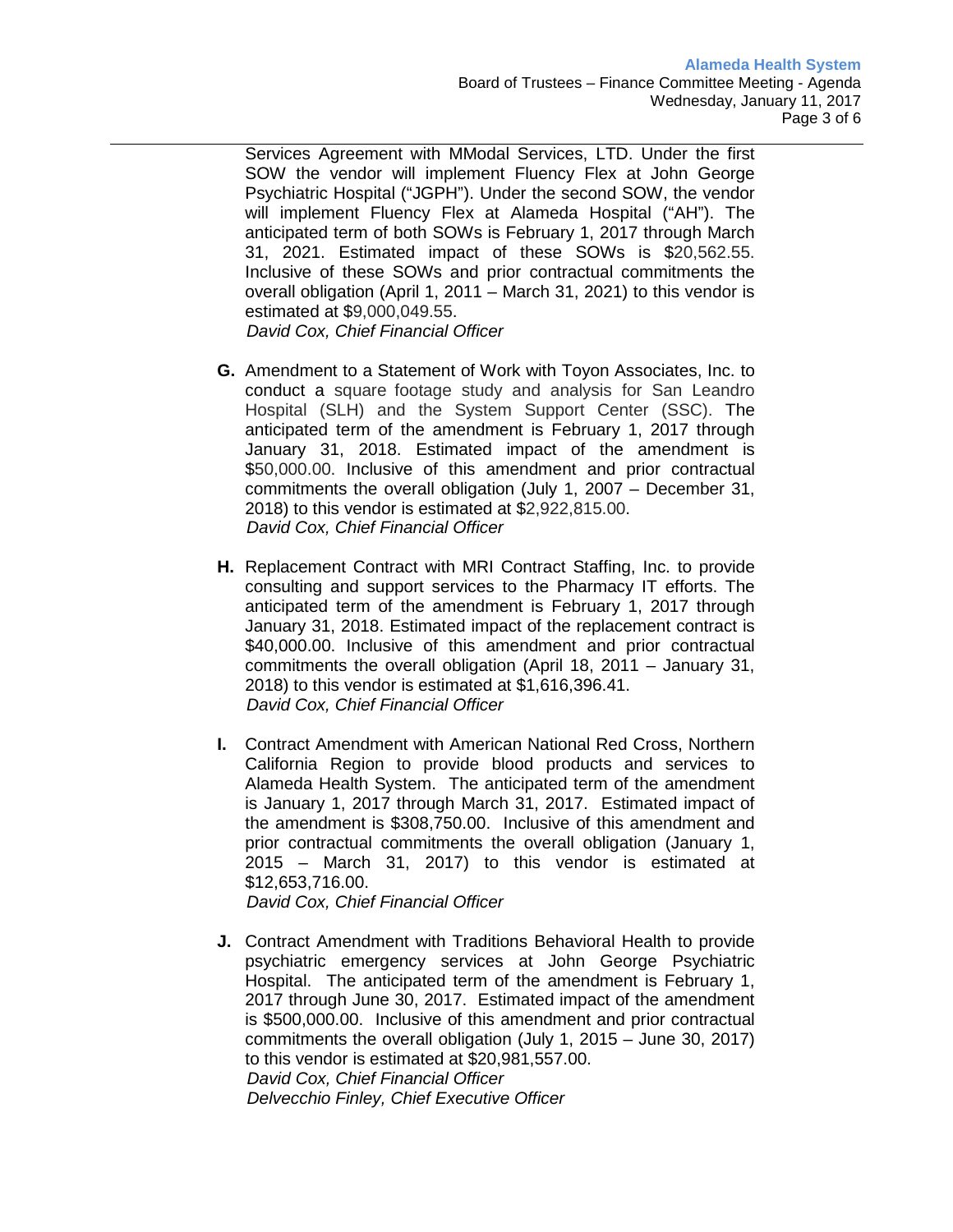*Recommendation: Motion to Approve*

# **TAB 2 [ATTACHMENT](http://www.alamedahealthsystem.org/sites/default/files/Tab%202%20-%20Attachment_0.pdf)**

#### **TAB #3 RETROSPECTIVE REVIEW OF PRIOR CONTRACT APPROVALS 4:40 – 5:10pm**

- **A.** Agreement with AMF Media Plan, Contract to provide advertising campaign support and brand development approved July, 2015. *Terry Lightfoot, Director of public affairs and community Engagement Jerri Randrup, Director of Corporate Communications & Marketing*
- **B.** Agreement with RehabCare, Contract to provide for the management of the inpatient rehabilitation program at Fairmont Hospital., November, 2014. *Richard Espinoza, Chief Administrative Officer, Post-Acute Care*

# **TAB 3 [ATTACHMENT](http://www.alamedahealthsystem.org/sites/default/files/Tab%203%20-%20Attachment.pdf)**

## **TAB #4 OPERATING REPORTS**

- **A.** Chief Financial Officer Report:  *David Cox, Chief Financial Officer* (35 Minutes)
	- November 2016 Financial Report
- **B.** Chief Information Officer Report (10 Minutes)  *Dave Gravender, Chief Information Officer*

## **TAB 4 [ATTACHMENT](http://www.alamedahealthsystem.org/sites/default/files/Tab%204%20-%20Attachment.pdf)**

## **TAB #5 BUSINESS PLANNING**

**A.** Report on Activities (Verbal) *Ishwari Venkataraman, Vice President, Strategic Planning & Business Development* 

## **TAB #6 FINANCE COMMITTEE EDUCATION**

**A.** Long Term Financial Planning

## **TAB 6 [ATTACHMENT](http://www.alamedahealthsystem.org/sites/default/files/Tab%206A%20-%20Educational%20Financial%20Planning.pdf)**

**5:55 – 6:15pm** 

**5:10 – 5:55pm**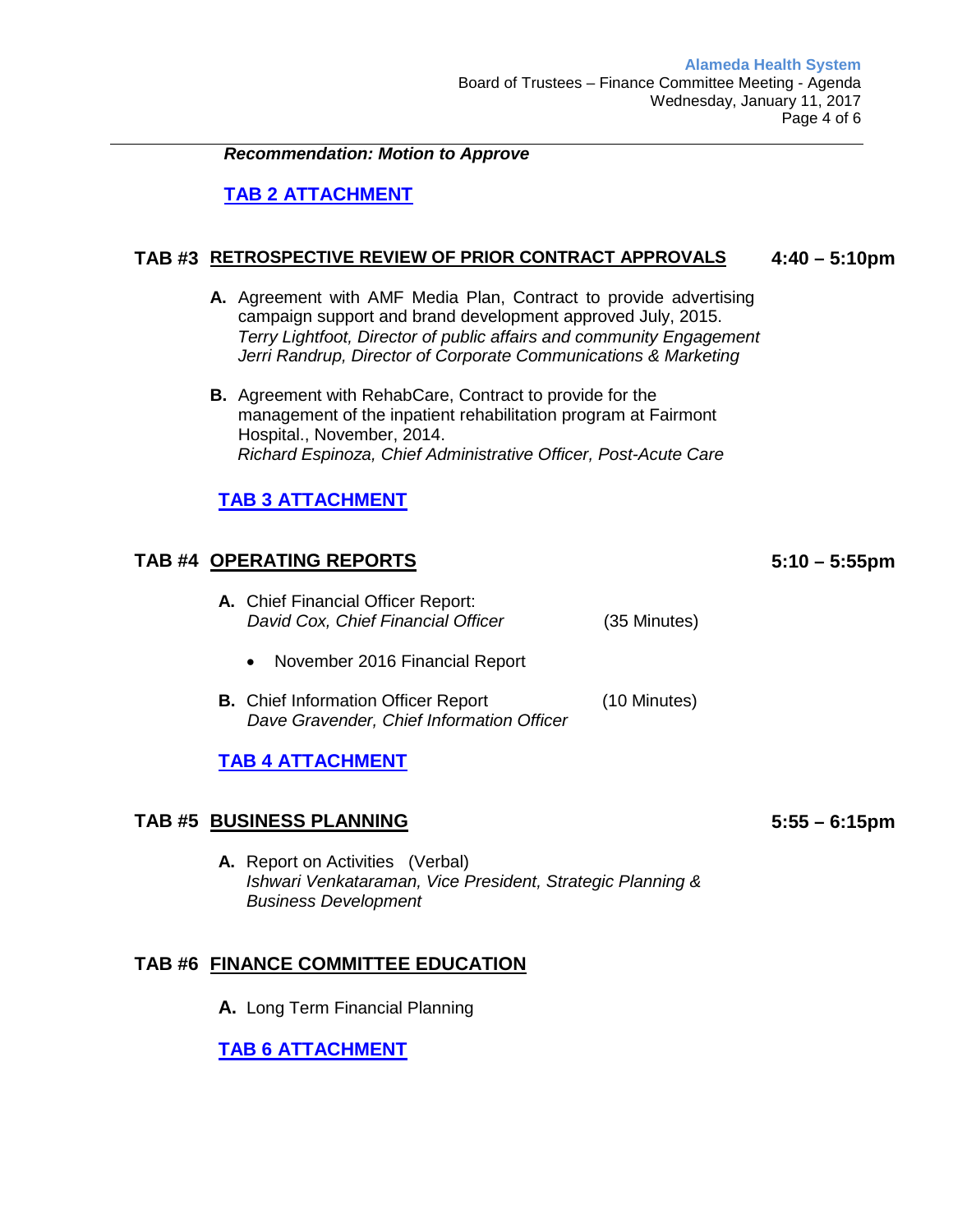**Alameda Health System**

Board of Trustees – Finance Committee Meeting - Agenda Wednesday, January 11, 2017 Page 5 of 6

# **TAB #7 COMMITTEE PLANNING**

*Jim Lugannani, Finance Committee Chair*

**6:15 – 6:30pm**

- **A.** Chairman's Comments
- **B.** Finance Committee Planning Calendar
- **C.** Alameda County Health Committee Calendar

# **TAB 7 [ATTACHMENT](http://www.alamedahealthsystem.org/sites/default/files/Tab%207%20-%20Attachment_0.pdf)**

**Public Comment**

**Trustee Comments**

## **ADJOURNMENT**

**[Agreements for Better Communications](http://www.alamedahealthsystem.org/sites/default/files/Agreements%20for%20Better%20Communications_7.pdf)**

## **Trustee Call-in Location:**

Jim Lugannani 8911 Gilman Drive La Jolla, CA 92037